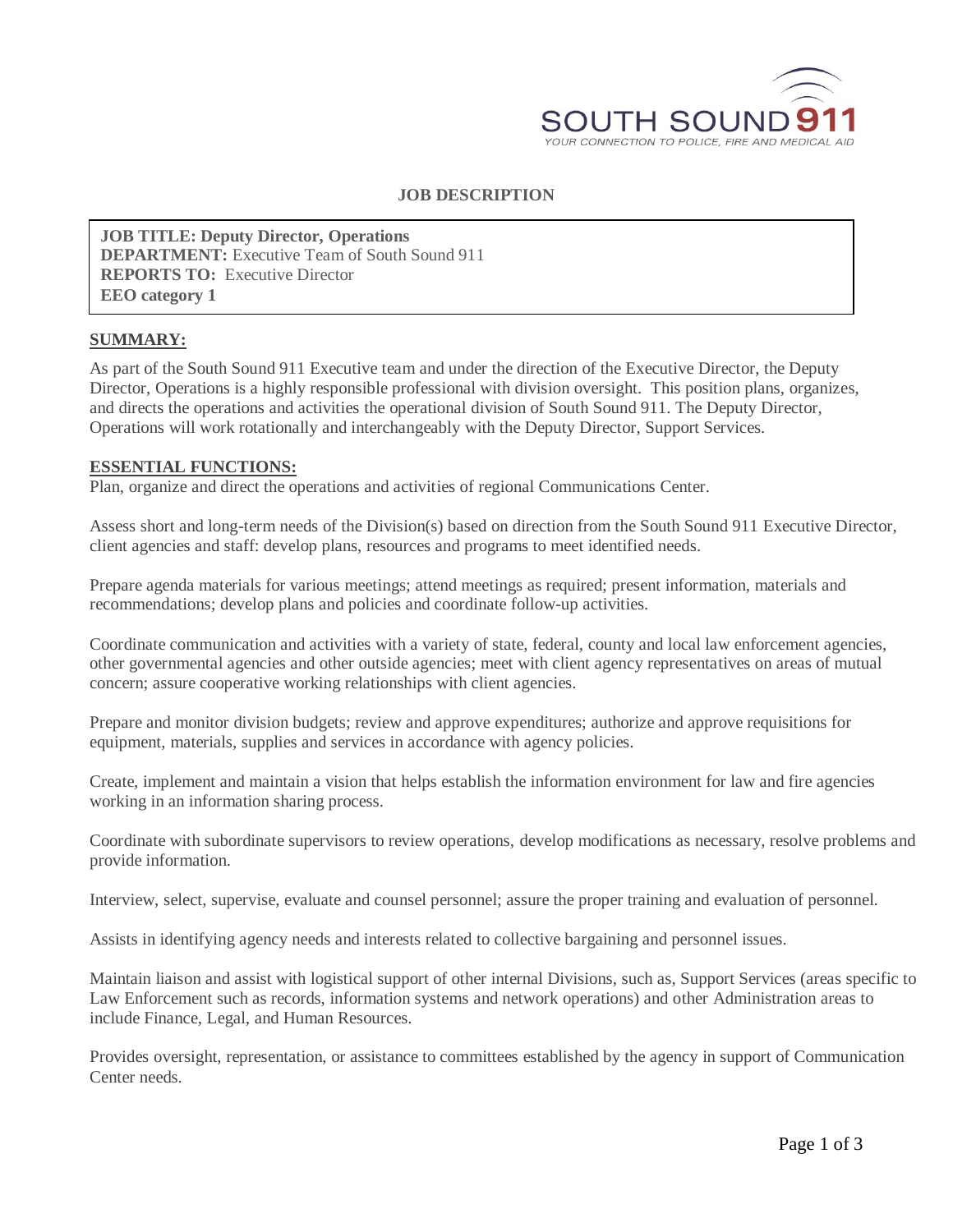Compile and analyze information and other data; prepare various reports and summaries related to Communication Center operations and activities; respond to subpoenas; provide court testimony as required.

May be required to act in an interim basis as the South Sound 911 Executive Director during absences of the Executive Director.

Provides support and/or direction in deciding facility requirements, security and maintenance.

Prepare a variety of communicative documents including correspondence, memoranda and reports related to operational, fiscal and personnel matters.

Maintain liaison and assist with logistical support of the other Agency support departments who assist area law enforcement and fire agencies, extending to both those who are members of South Sound 911 as well as those that are not; serve as representative at various meetings as required.

Act as a liaison or participating member in regional committees and groups in support of operational goals for South Sound 911 and in support of local and regional law enforcement efforts and operations.

Support and facilitate strong employee and labor relations. Provide oversight and coordination for labor management meetings.

# **QUALIFICATIONS:**

Graduation from an accredited four-year college or university with major course work in public administration or criminal justice and/or five years of progressively responsible experience in a senior management capacity. Prior administrative management experience in a large law enforcement agency is highly desired and may be substituted for other work or educational requirements on a one for one basis.

## **KNOWLEDGE AND EXPECTATIONS:**

Understand the unique needs of patrol officers, detectives and personnel from special law enforcement units for advanced strategic and tactical information.

Detailed understanding of the operation of a law enforcement agency.

Knowledge of local government functions and organization.

Plan, organize and direct the operations and activities of a law enforcement division.

Work effectively with labor groups and assist or lead in the negotiation for collective bargaining agreements.

Knowledge of law enforcement support systems, procedures, practices and equipment.

Understand principles and practices of public administration, supervision and training.

Understand principles and practices of records and/or communications management.

Knowledge of applicable laws, ordinances, codes, regulations, policies and procedures.

Experience with fiscal management and budget preparation; prepare and monitor the law enforcement division budget.

Compile and analyze information and data and prepare reports.

Proficient with standard suite of Microsoft Office software and database applications.

Possess knowledge of how Geographic Information Systems (GIS) can be used in a problem solving environment in law enforcement and criminal justice.

Communicate efficiently and effectively both orally and in writing using tact, patience and courtesy. Maintain cooperative and effective working relationships with others.

Analyze situations quickly and adopt an effective course of action within a collaborative atmosphere. Follow safety rules and regulations.

Understand and be able to work in an Incident Command System.

Organize work to meet schedules and timelines.

Maintain current understanding of applicable financial and budget laws, codes, regulations, policies and procedures.

Work confidentially and with discretion, and maintain a professional demeanor while resolving emotional issues with personnel at all levels of the organization.